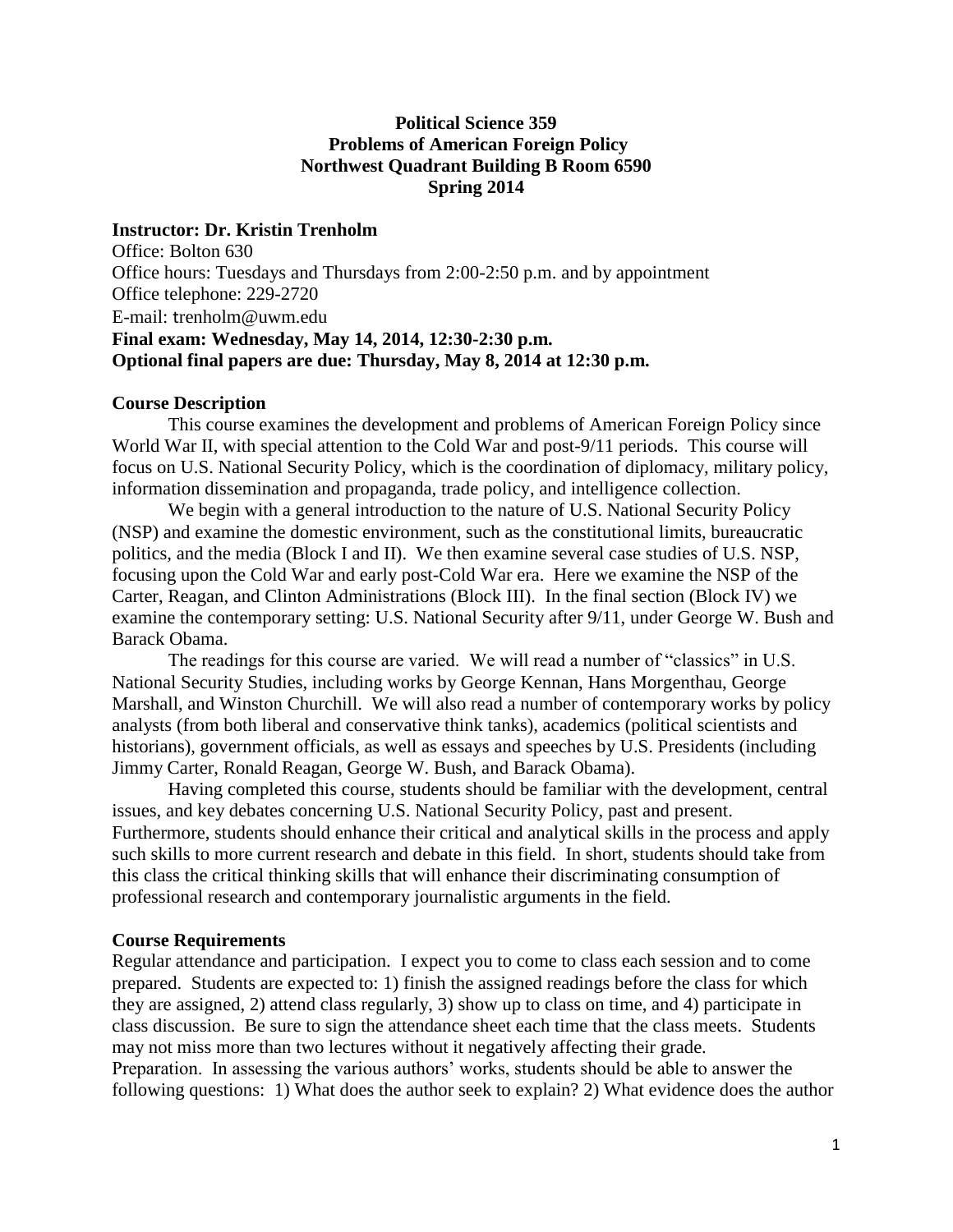offer in support of the argument? 3) What are the key concepts? 4) From what theoretical perspective does each argument originate? 5) Are there counter-arguments that can be made? 6) What do you make of the author's argument overall?

#### **Grades**

Grades will be based on the best two of three short quizzes (worth 8.33% each), participation (8.34%), attendance (10%), one midterm exam (worth 25%), and one final exam (worth 40%). Interested students may choose to write one six-page final analytical essay from a list of essays of my choosing. In which case, the final analytical essay is worth 20% and the final exam is worth 20% of the grade.

Each student must present on two class discussion questions and provide written commentary on another. Students presenting (or providing commentary) in a given week should talk to me after class the week before, in order to agree on what will be debated or discussed. Each student will prepare their own talking points and these presentation notes are due after class on the day that the presentation is made. Students providing commentary will also submit their notes after class discussion, and should be prepared to serve in the role of a discussant after the student presentations are made and/or during class discussion.

 There will be no make-up quizzes, although one quiz may be dropped. No make-up midterm or final exams will be given without a medical or university excuse. Students must produce the appropriate documentation stating why they were not able to be in class at the exact time of the exam. If you have a problem or miss an exam, please contact me immediately (beforehand if possible).

*If you miss the midterm exam without giving me prior notice, you MUST contact me within 24 hours of that exam or you will not be allowed to take a make-up exam under any circumstances.* For additional information about UWM University policies see http://www.uwm.edu/Dept/SecU/SyllabusLinks.pdf. This web site contains a list of University policies regarding such issues as incompletes, grade appeal procedures, and University policy governing academic misconduct, among other things.

The midterm exam will be given during the regular class period during the  $7<sup>th</sup>$  week of class (**Tuesday, March 4, 2014**)**.** The final exam is: **Wednesday, May 14, 2014, 12:30-2:30 p.m.** The optional six-page analytical essay is due on **Thursday, May 8, 2014**. It is due at the beginning of class at 12:30 p.m. *I do not accept late analytical essay papers without a documented University accepted reason.*

Students with special needs are responsible for making their needs known in the first two weeks of the semester, especially if accommodations are needed in order to meet any of the requirements of this course.

#### **Required Readings**

There is one required book that is available at the UWM Bookstore: David Bernell. *Readings in American Foreign Policy: Historical and Contemporary Problems*. Pearson Longman, 2008. First Edition.

There are also a number of additional required readings for the course (i.e. articles, government documents and presidential speeches). All of these required readings are available on the D2L (Desire to Learn) course site. I have placed one copy of the required book on twohour reserve at the UWM library.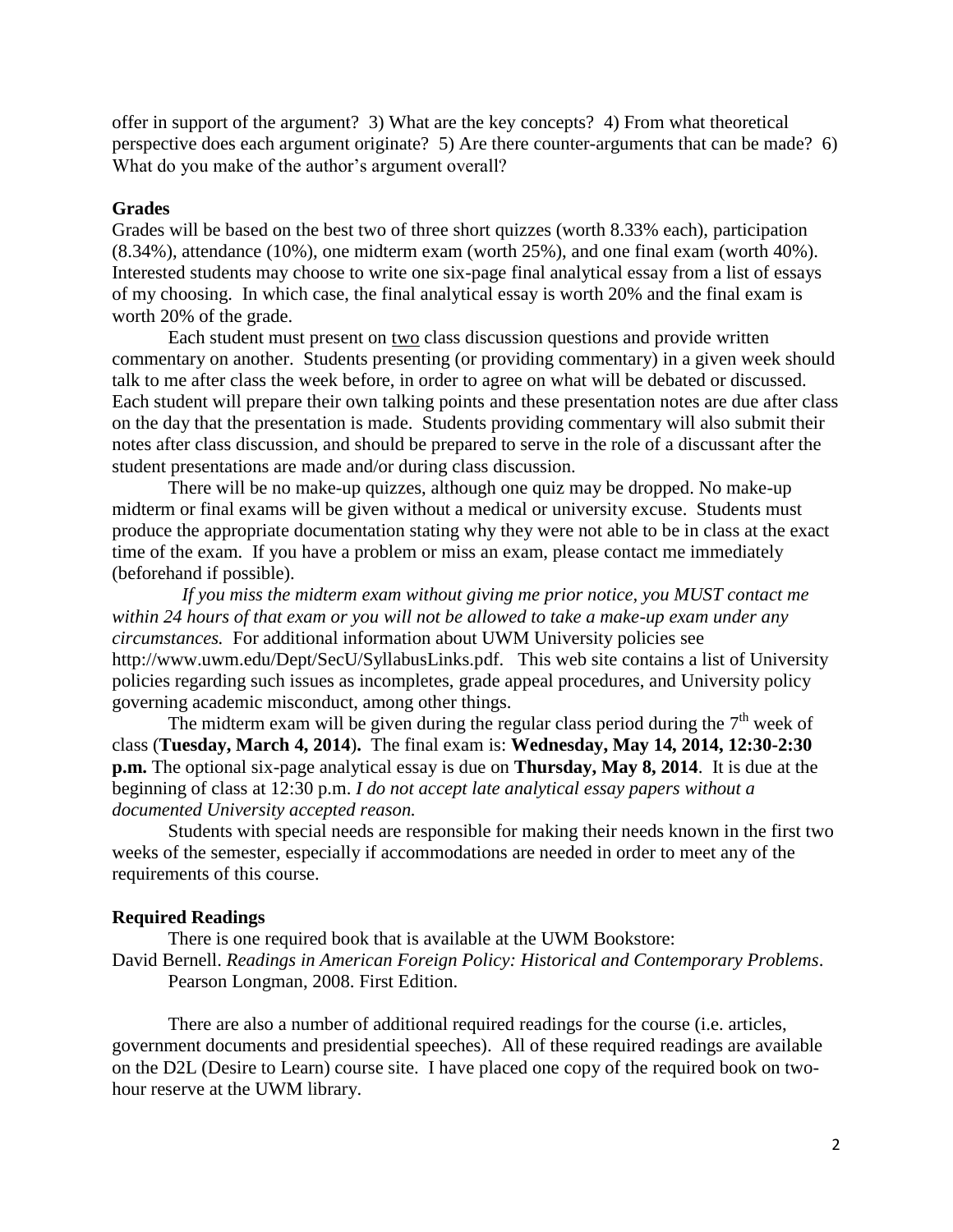#### **Course Schedule and Reading Assignments**

The following schedule is subject to modification. Be sure to try to finish each day's readings before class.

#### **Block I. The Nature of US National Security Policy (NSP) Week #1 (1/21 Tuesday): Overview of the course.**

#### **Week #1 (1/23 Thursday): The Nature of US National Security Policy.**

- Cecil Crabb. "The Isolationist Heritage." *From Policymakers and Critics: Conflicting Theories of American Foreign Policy*. (1986) Bernell (pp. 3-17).
- Hans Morgenthau. "The Mainsprings of American Foreign Policy." From *In Defense of the National Interest: A Critical Examination of American Foreign Policy*. (1951). Bernell (pp.18-30).

#### **Week #2 (1/28 Tuesday): The Nature of US National Security Policy Continued.**

- G. John Ikenberry. "America's Liberal Grand Strategy: Democracy and National Security in the Post-war Era." *American Democracy Promotion: Impulses, Strategies and Impacts.* Edited by Cox, Ikenberry, and Inogouchi. Oxford University Press (2000). Bernell (pp.31-50).
- Joshua Muravchik. "The New Great Debate—Washington Versus Wilson," From *The Imperative of American Leadership: A Challenge to Neo-Isolationism.* The American Enterprise Institute (1996). Bernell (pp. 52-64).
- (Recommended) Harold Hongju Koh. "America's Jekyll-and-Hyde Exceptionalism." *Stanford Law Review* (2003). Bernell (pp. 65-81).

#### **Block II. The Domestic Setting**

## **Week #2 (1/30 Thursday): The Constitution and Politics of NSP I: Bureaucratic Politics.**

- Glen Hastedt. "The Foreign Affairs Bureaucracy," from *American Foreign Policy: Past, Present, Future*. (Seventh Edition). Pearson. 2009. Chapter 9 (pp. 230-264). D2L.
- James Lindsey. "Defense and Defiance: The Shifting Rhythms of Executive-Legislative Relations in Foreign Policy." *Presidential Studies Quarterly*, 33, No, 3, September, 2005 Bernell (pp. 105-117).

The Obama Administration. Available at: <http://www.whitehouse.gov/administration/cabinet>

#### **Week #3 (2/4 Tuesday): The Constitution and Politics of NSP II: Public Opinion, Pressure Groups, and the Media.**

- Warren P. Strobel. "The CNN Effect: How Much Influence does the 24-hour News Network Really Have on Foreign Policy?" *American Journalism Review*, May 1996. Bernell (pp.129-137).
- Fred H. Cate. "The CNN Effect" is Not Clear-Cut." *Humanitarian Affairs Review,* Summer 2002 D2L.
- Richard Sobel. "Extending the Theory of Public Opinion in American Foreign Policy: Public Opinion as Intervention Constraint." (2001) Bernell (pp. 150-159).
- Karl R. DeRouen, Jr. ed. *Historic Encyclopedia of the U.S. Presidential Use of Force, 1989- 2000* M-Media (pp.187-193). D2L.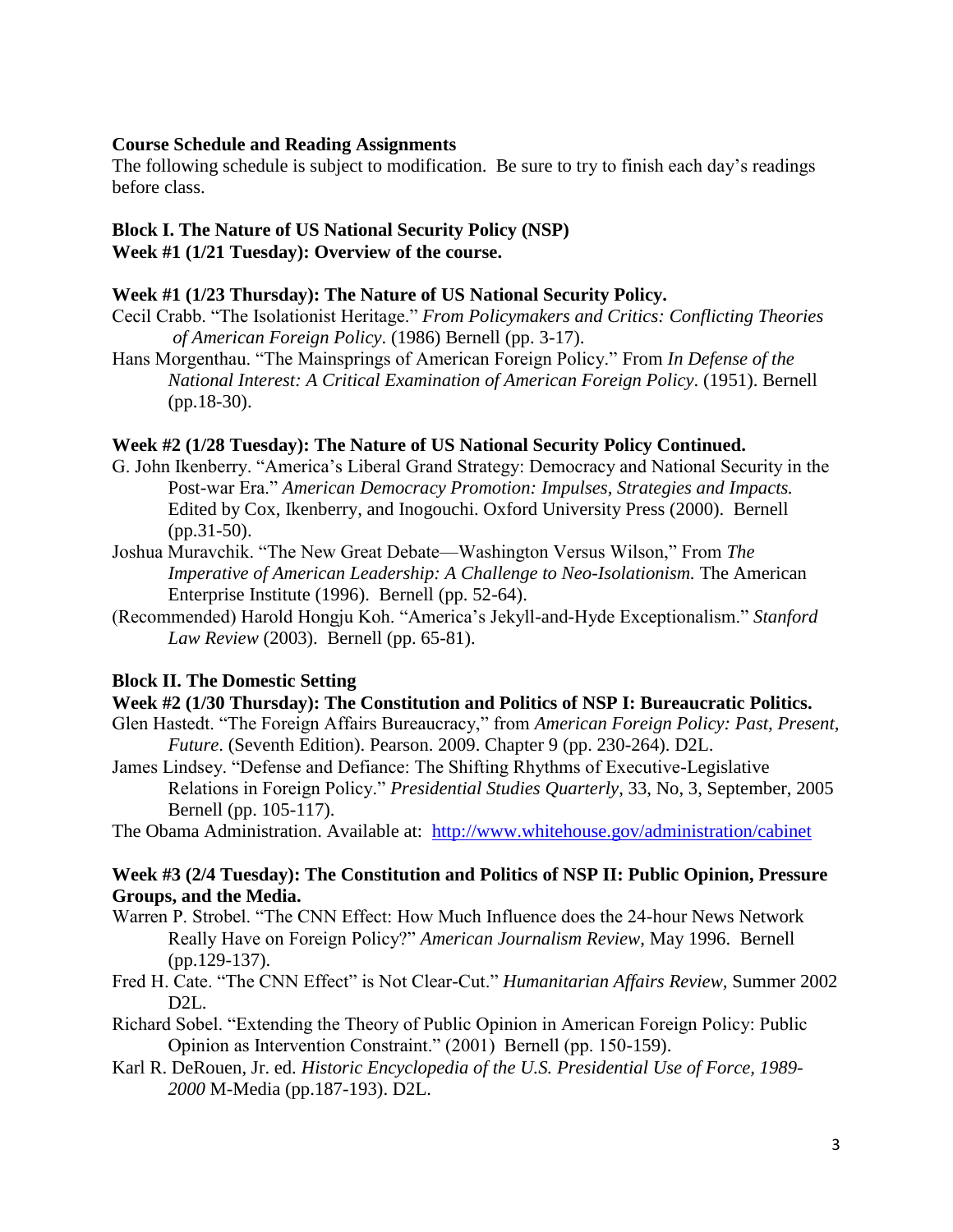# **Block III. The History of NSP**

# **Week #3 (2/6 Thursday): The Origins of Containment and NSP I. QUIZ #1**

- Joseph S. Nye, Jr. From *Understanding International Conflicts: An Introduction to Theory and History.*  $7^{\text{Th}}$  Edition (Pearson Longman, 2009). Chapter 5. The Cold War (pp. 116-162). D<sub>2</sub>L.
- George Kennan (X). "The Sources of Soviet Conduct." *Foreign Affairs*, (July 1947). Bernell (pp. 199-213). Also D2L.

## **Week #4 (2/11 Tuesday): The Origins of Containment and NSP I.**

- George C. Marshall. "Against Hunger, Poverty, Desperation and Chaos": the Harvard Speech. From *Foreign Affairs*, (May/June 1997). D2L.
- Winston Churchill, *Iron Curtain Speech*. Fulton, Missouri. March 5, 1946. D2L.
- U.S. State Department. "The Truman Doctrine, 1947." D2L. Also available at: [<http://www.state.gove/r/pa/ho/time/cwr/82210.htm>](http://www.state.gove/r/pa/ho/time/cwr/82210.htm)

# **Week #4 (2/13 Thursday): NSP II: During the Cold War.**

Jimmy Carter. *University of Notre Dame-Address at Commencement Exercises at the University*. May 22, 1977. Bernell (pp. 242-250). Also available at:

[<http://www.presidency.ucsb.edu/ws/print.php?pid=7552.htm>](http://www.presidency.ucsb.edu/ws/print.php?pid=7552.htm)

Jimmy Carter. *State of the Union Address*. 1980. D2L. Also available at:

[<http://jimmycarterlibrary.org/documents/speeches/su80jec.phtml>](http://jimmycarterlibrary.org/documents/speeches/su80jec.phtml)

"The Hostages and the Casualties." *The Jimmy Carter Library and Museum*. D2L. Also available at: <http:www.jimmycarterlibrary.org/documents/list\_of\_hostages.phtml>

## **Week #5 (2/18 Tuesday): NSP II: During the Cold War Continued.**

- Jeane J. Kirkpatrick. "Dictatorship & Double Standards." *Commentary*, November 1979. Bernell (pp.251-266) or D2L.
- Freedom House. "Freedom in the World-Nicaragua (2012)." D2L. Note the political rights score, civil liberties score, and the status for both Iran and Nicaragua in 2012.
- Freedom House. "Freedom in the World-Iran (2012)." D2L.

## **Week #5 (2/20 Thursday): The Beginning of the End of the Cold War.**

Ronald W. Reagan. *Address to British Parliament*. The Palace of Westminster in London. June 8, 1982. Bernell (pp. 267-275) Also available at:

[<http://www.historyplace.com/speeches/reagan-parliament.htm>](http://www.historyplace.com/speeches/reagan-parliament.htm)

- Lou Cannon. "Reagan-Gorbachev Summit Talks Collapse as Deadlock on Deadlock on SDI Wipes Out Other Gains." *The Washington Post.* October 13, 1986 (p. A01). D2L.
- Ronald W. Reagan. *Remarks at the Brandenburg Gate—"Tear Down This Wall."* West Berlin, Germany. June 12, 1987. D2L. Also available at: [<http://www.reaganlibrary.com/reagan/speeches/wall.asp.htm>](http://www.reaganlibrary.com/reagan/speeches/wall.asp.htm)

## **Week #6 (2/25 Tuesday): The End of the Cold War. Why Did The Soviet Union Collapse?** Raymond L. Gartoff. "Retrospect and Prospect." (1994) Bernell (pp. 286-293).

John Lewis Gaddis. "The Long Peace: Elements of Stability in the Postwar International System." (1988) Bernell (pp.293-310).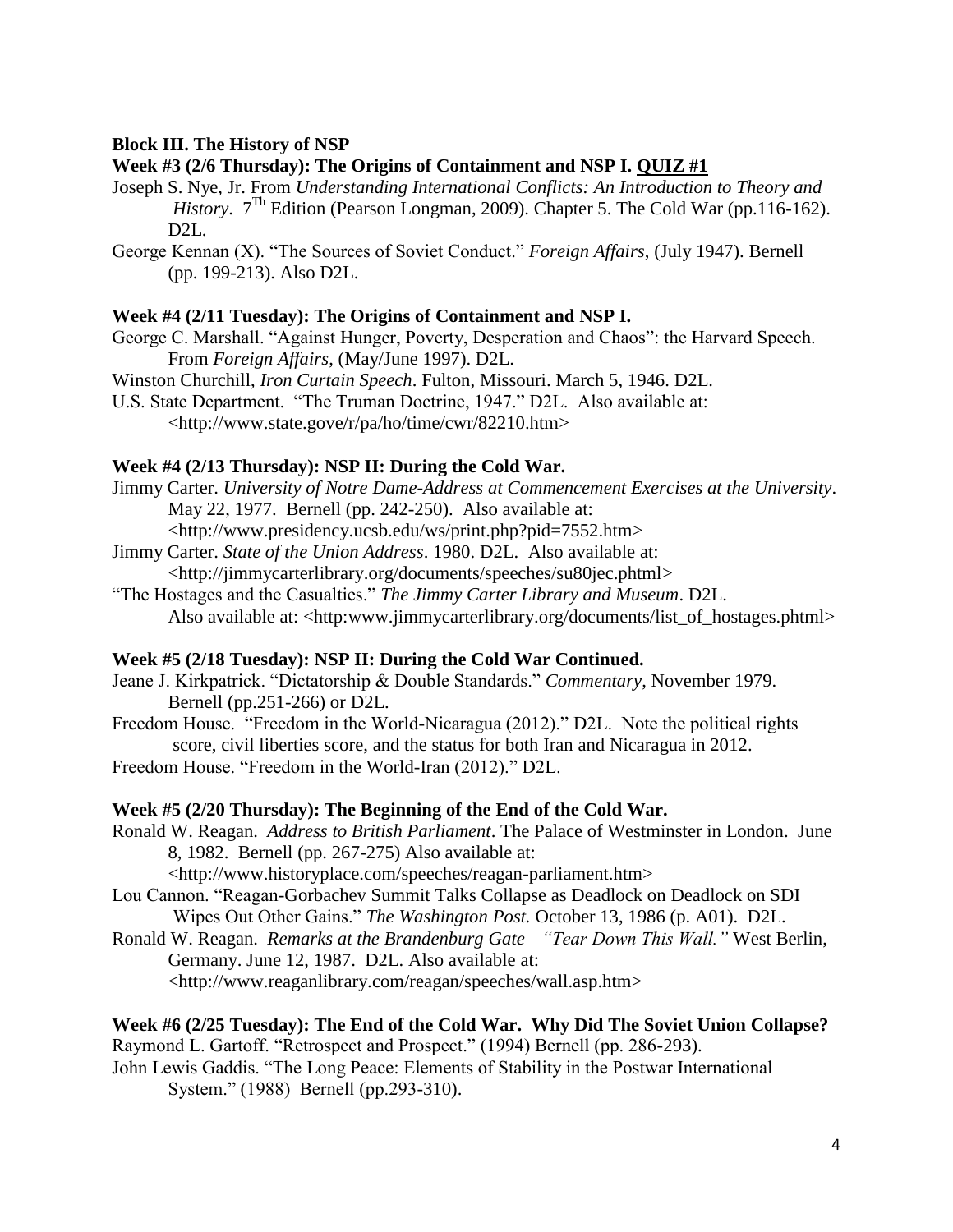# **Week #6 (2/27 Thursday): The End of the Cold War Continued. Why Did The Soviet Union Collapse?**

Stephen Sestanovich. "Did the West Undo the East?" *The National Interest* (Spring 1993) pp. 26-34. D2L.

- Peter Reddaway. "The Role of Popular Discontent." *The National Interest* (Spring 1993) pp. 57- 63. D2L.
- Vladimir Kontorovich. "The Economic Fallacy." *The National Interest* (Spring 1993) pp. 35-45. D2L.

## **Week #7 Midterm Exam: Tuesday, March 4, 2014**

## **Week #7 (3/6 Thursday): The Early Post-Cold War Era.**

- Samuel Huntington. "The Clash of Civilizations?" *Foreign Affairs*, Vol. 72, No. 3 (Summer, 1993). D2L.
- John Mearsheimer. "Why We Will Soon Miss the Cold War." *The Atlantic*, (November 1990). D2L.
- Charles Krauthammer. "The Unipolar Moment." *Foreign Affairs*, (Winter 1990/91). Bernell (pp. 313-322).

#### **Week #8 (3/11 Tuesday): The Post-Cold War Era.**

- The National Security Council. "A National Security Strategy of Engagement and Enlargement." (February 1996). Bernell (pp. 329-335).
- William J. Clinton. *Remarks at a Democratic Leadership Council Gala*. October 13, 1999. Bernell (pp. 374-378). Also available at:

[<http://www.presidency.ucsb.edu/ws/print.php?pid=56711.htm>](http://www.presidency.ucsb.edu/ws/print.php?pid=56711.htm)

- Douglas Brinkley. "Democratic Enlargement: The Clinton Doctrine." *Foreign Policy*, (March 22, 1997). Bernell (pp. 335-346).
- James Dobbins, "Nation Building: The Inescapable Responsibility of the World's Only Superpower." *Rand Review,* (Summer 2003). Bernell (pp. 357-366).

## **Week #8 (3/13 Thursday): The Bosnia case study.**

Shale Horowitz. "Bosnia-Herzegovina's Muslims, Croats, and Serbs." Chapter 9 (pp. 164-185). *From Ethnic Conflict to Stillborn Reform: The Former Soviet Union and Yugoslavia*. Texas A&M University Press (2005). D2L.

## **UWM Spring Recess: March 16-23, 2014**

#### **Block IV. The Contemporary Setting**

## **Week #9 (3/25 Tuesday): 9/11 and George W. Bush.**

- Condoleezza Rice. "Campaign 2000: Promoting the National Interest." *Foreign Affairs*, (January/February 2000). D2L.
- Condoleezza Rice. "Rethinking the National Interest: American Realism for a New World." *Foreign Affairs,* (July/August 2008). D2L.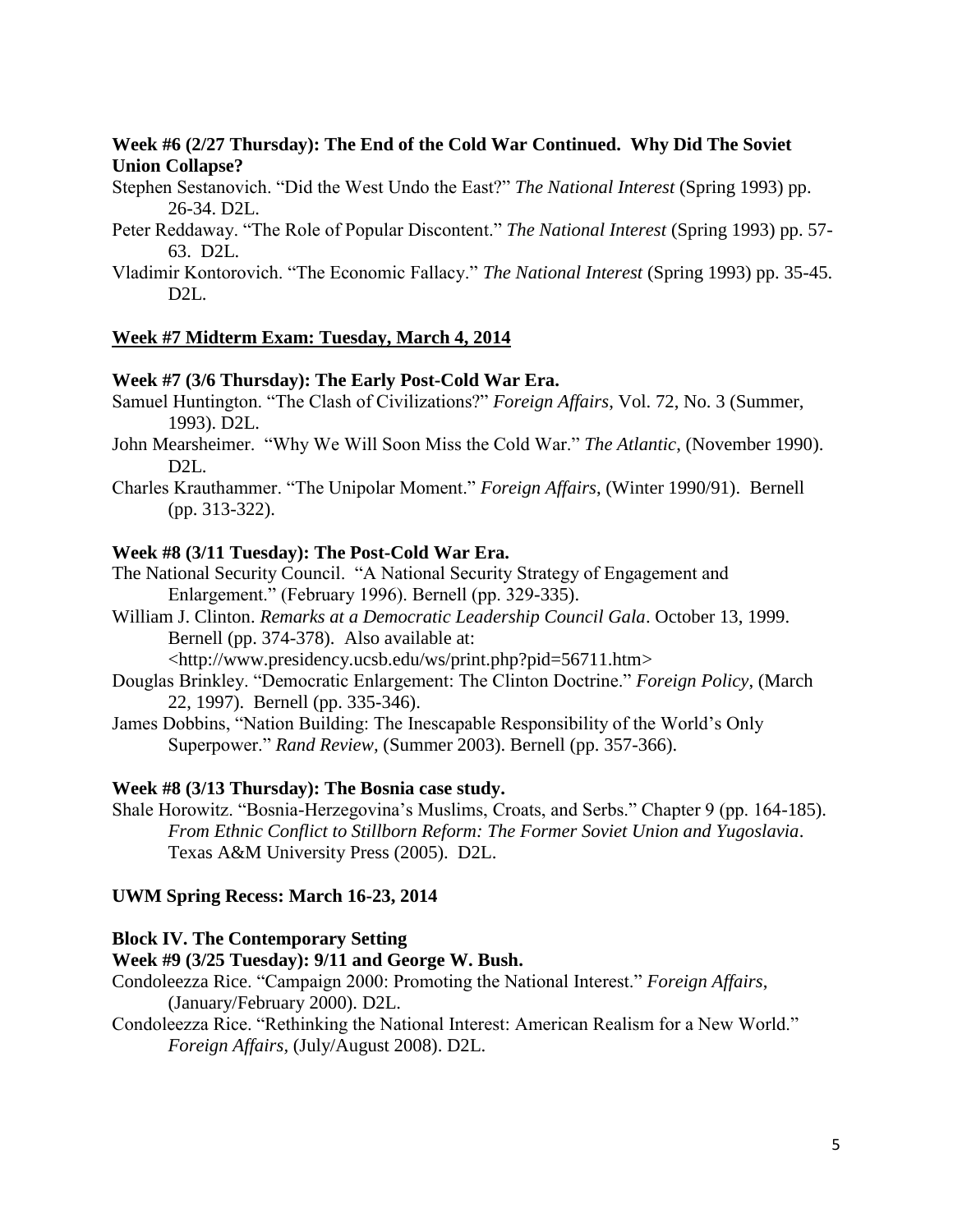#### **Week #9 (3/27 Thursday): 9/11 and George W. Bush Continued.**

- George W. Bush. *Address to a Joint Session of Congress and the American People*. United States Capital Washington, D.C. (September 20, 2001). D2L.
- Barry R. Posen. "The Struggle against Terrorism: Grand Strategy, Strategy, and Tactics." *International Security*, Vol. 26, No. 3 (Winter 2001/02). D2L.

#### **Week #10 (4/1 Tuesday): The Threat of Terrorism I. QUIZ #2**

- George W. Bush. *The National Security Strategy of the United States of America.* June 2002. D<sub>2</sub>L.
- Osama Bin Laden. "Speech to the American People." English Transcript of speech delivered by video tape. 2004. D2L.

#### **Week #10 (4/3 Thursday): The Threat of Terrorism I Continued.**

- Marc Sagamen. "Jihadi Networks of Terror." From Katharina von Knop, Heinreich Neisser, and Martin van Creveld, eds. *Countering Terrorism: History, Current Issues, and Future Threats*. Proceedings of the Second International Security Conference, Berlin, 15-17 December 2004. D2L.
- Martha Crenshaw. "The Strategic Logic of Terrorism." From Richard Betts, (2008) *Conflict After the Cold War: Arguments on the Causes of War and Peace*. (pp. 511-524). D2L.

#### **Week #11 (4/8 Tuesday): The War in Iraq.**

- James Baker, Lee Hamilton et al. (The Iraq Study Group), from "Assessment of the Current Situation in Iraq." *The Iraq Study Group Report*. The United States Institute of Peace, December 2006*.* Bernell (pp. 425-433).
- Peter Wehner. "Liberals and the Surge: Wrong From the Beginning." *Commentary*, (November 2008). D2L.
- Bing West. "Decency, Toughness…and No Shortcuts." *The Atlantic Online* (September 2008). D2L.
- Emma Sky. "Iraq, From Surge to Sovereignty: Winding Down the War in Iraq." *Foreign Affairs*, (March/April 2011) pp.117-127. D2L.

#### **Weeks #11 (4/10 Thursday): The Threat of Terrorism Part II.**

- John Mueller, "Is There Still a Terrorist Threat? The Myth of the Omnipresent Enemy." *Foreign Affairs,* (September/October 2006). D2L.
- Bret Stephens. "How to Manage Savagery." *Commentary,* (September 2008). D2L.

#### **Week #12 (4/15 Tuesday): Terror in Mumbai, December 2008.**

- Bill Roggio and Thomas Joscelyn. "Pakistan's Jihad: In the War on Terror, Islamabad is Both with Us and Against Us." *The Weekly Standard*, 12/15/2008, Vol. 14, Issue 13. D2L.
- Bret Stephens. "Let's Buy Pakistan's Nukes." *The Wall Street Journal*. Opinion page (December 16, 2008) D2L.
- Joby Warrick. "Nuclear Scientist A.Q. Khan is Freed from House Arrest." *The Washington Post.* (February 7, 2009) D2L.
- Michael Laufer. "A.Q. Khan Nuclear Chronology." Issue Brief from *The Carnegie Endowment for International Peace.* (Vol.VIII. No. 8, September 7, 2005). D2L.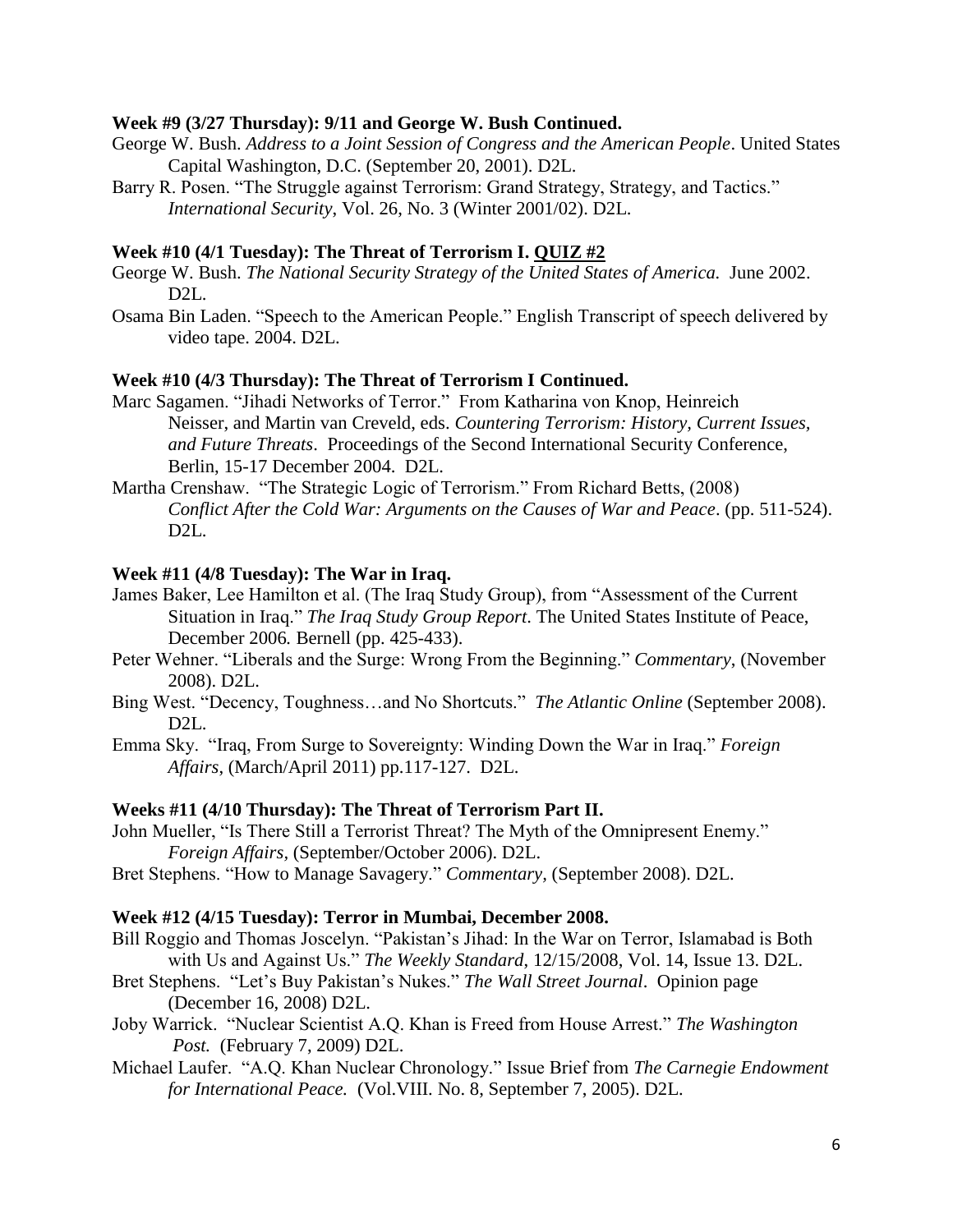(Recommended) William Langewische, "The Wrath of Khan." *The Atlantic Monthly*. (November 2005). D2L. Also available at: [<http://www.theatlantic.com/doc/print/200511/aqkhan>](http://www.theatlantic.com/doc/print/200511/aqkhan)

# **Week #12 (4/17 Thursday): Pakistan, Afghanistan, and the Debate over Counterterrorism (CT) vs. Counterinsurgency (COIN).**

Eliot Cohen, Conrad Crane, Jan Horvath, and John Nagl. "Principles, Imperatives, and Paradoxes of Counterinsurgency." From Richard Betts ed*. Conflict After the Cold War*. Fourth Edition, pp.591-598. D2L.

Max Boot. "How We Can Win in Afghanistan." *Commentary*. (November 2009). D2L.

- Dan Murphy and Ben Arnoldy. "Is US Strategy in Afghanistan Working?" *The Christian Science Monitor*, (October 4, 2009). D2L.
- Paul Staniland. "Caught in the Muddle: America's Pakistan Strategy." *The Washington Quarterly.* (Winter 2011) pp. 133-147. D2L.
- Barack Obama. "Remarks by the President on the Way Forward in Afghanistan." *The White House*. June 22, 2011. D2L.

Useful website: <http:/[/www.longwarjournal.org](http://www.longwarjournal.org/)>

# **Week #13 (4/22 Tuesday) Barack Obama QUIZ #3**

- Barack Obama. "Renewing American Leadership." *Foreign Affairs*, (July/August 2007). D<sub>2</sub>L.
- Hilary Rodham Clinton. "Security and Opportunity for the Twenty-first Century." *Foreign Affairs*, (November/December 2007). D2L.

# **Week #13 (4/24 Thursday): Intelligence Collection: "Enhanced Interrogation" or "Torture?"**

- Scott Wilson and Michael A. Fletcher. "In Dueling Speeches, a National Security Debate: Obama Says Bush Set aside Principles in Terrorism Fight." *The Washington Post,* Friday, (May 22, 2009). D2L.
- Barack Obama. "Remarks by the President on National Security." *The White House*, (May 21, 2009). D2L.
- Richard B. Cheney. "Remarks by Richard B. Cheney." *American Enterprise Institute for Public Policy Research,* (Thursday, May, 21, 2009). D2L.
- Barack Obama. "Remarks by the President at the National Defense University." *The White House*, (May 23, 2013). D2L. Also available at:

[<http://www.whitehouse.gov/the-press-office/2013/05/23/remarks-president-national-defense](http://www.whitehouse.gov/the-press-office/2013/05/23/remarks-president-national-defense-university)[university>](http://www.whitehouse.gov/the-press-office/2013/05/23/remarks-president-national-defense-university)

## **Week #14 (4/29 Tuesday): Intervention in Libya\***

Robert D. Putnam. "With Libya's Megalomaniac 'Philosopher-King' In a Tent in the Desert, Gadhafi Explained Why He Could Never Tolerate Any Challenge To His Supreme Will." *The Wall Street Journal.* (February 26, 2011) D2L.

Justin Logan. "Libya: What Now?" *The National Interest*. (March 18, 2011). D2L.

John Kerry. "Libya and the Just Use of American Force." (March 26, 2011). D2L or

<http://kerry.senate.gov/press/speeches/speech/.html>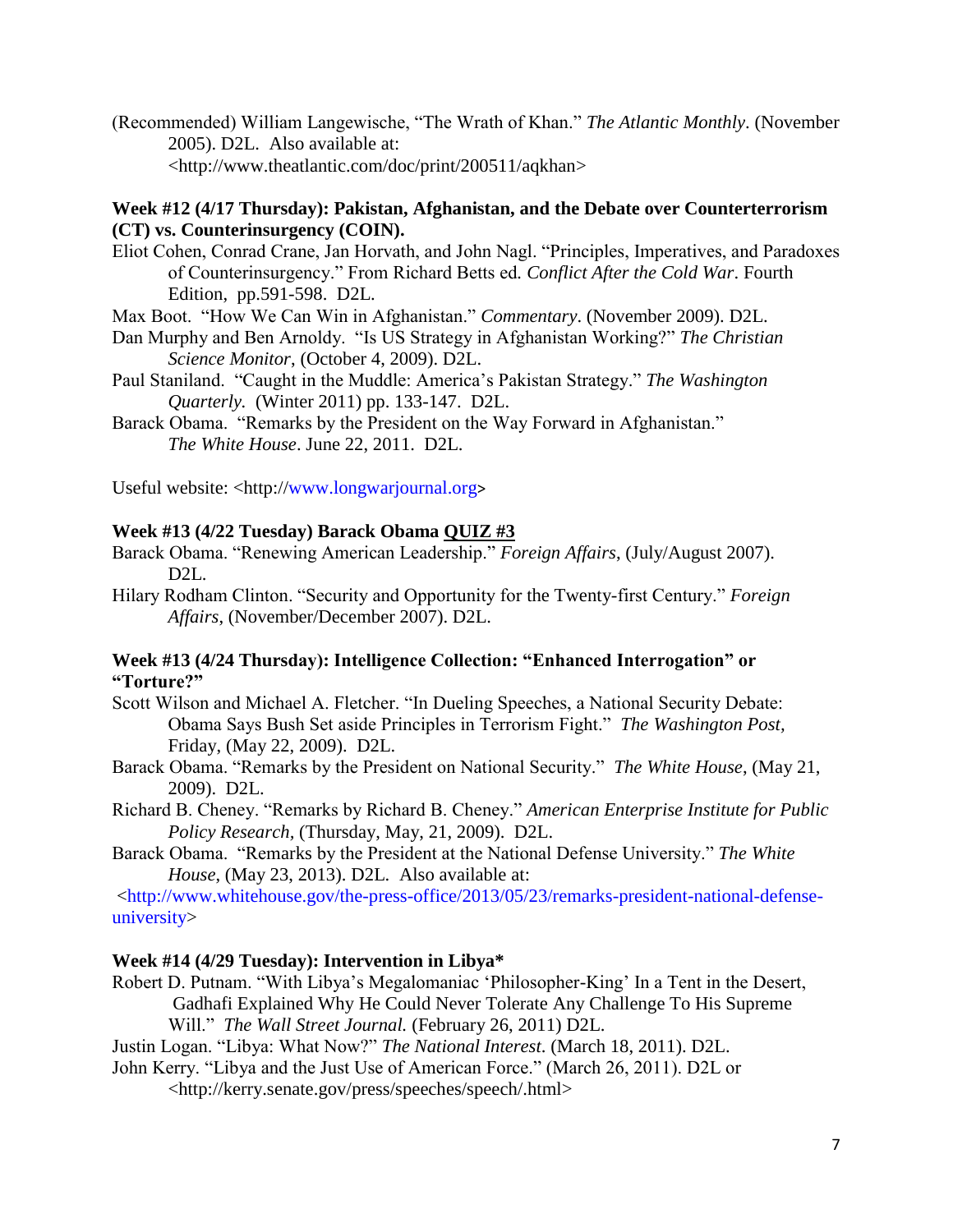- Bret Stephens. "The Libya Mission Was 'Never About Regime Change." The Weekend Interview with Robert Gates. *The Wall Street Journal*. (March 27, 2011).  $D2L$ .
- Barack Obama. "Remarks by the President in Address to the Nation on Libya." National Defense University, Washington, D.C. *The White House*. March 28, 2011. D2L.
- Michael O'Hanlon. "Winning Ugly in Libya: What the United States Should Learn From Its War in Kosovo." Snapshot *Foreign Affairs*, (March 30, 2011). D2L.
- Joseph I. Lieberman and John McCain. "In Libya, Regime Change Should Be the Goal." Opinion. *The Wall Street Journal*. (April 1, 2011). D2L.
- Barack Obama, David Cameron, and Nicolas Sarkozy. "Libya's Pathway to Peace." *The New York Times*, (April 14, 2011). D2L.
- George F. Will. "The Haze of Humanitarian Imperialism." Opinion. *The Washington Post,*  (April, 2011). D2L.
- Andrew McGregor. "Special Commentary on Libya: It Didn't Start This Way, But It's a War For Oil." *Jamestown Foundation*, (April 18, 2011). D2L.
- Useful website: Perry-Castaneda Library Map Collection-UT Library On-Line. (See Libya Crisis Maps) <http://www.lib.utexas.edu/maps/libya-2011.html>

# **Week #14 (5/1 Thursday): The Arab Spring**.

- Seth G. Jones. "The Mirage of the Arab Spring: Deal with the Region You Have, Not the Region You Want." *Foreign Affairs,* (January/February 2013) pp. 55-63. D2L.
- Sheri Berman. "The Promise of the Arab Spring: In Political Development, No Gain without Pain." *Foreign Affairs*, (January/February 2013) pp.64-74. D2L.
- John Agresto. "Was Promoting Democracy a Mistake? Liberalism, the Arab Spring, and the Mugging of Neoconservatives." *Commentary*, (December 2012) pp. 32-37. D2L.
- Abe Greenwald. "A Response by Abe Greenwald." *Commentary,* (December 2012) pp.37-38. D<sub>2</sub>L.

## **Week #15 (5/6 Tuesday): Soft Power**

- Joseph S. Nye, Jr. "The Decline of America's Soft Power: Why Washington Should Worry." *Foreign Affairs* (May/June 2004) pp.16-20. D2L.
- Joseph S. Nye, Jr. "The Future of American Power: Dominance and Decline in Perspective." *Foreign Affairs*. (November/December 2010) pp. 2-12. D2L.
- Hilary Rodham Clinton. "Leading Through Civilian Power: Redefining American Diplomacy and Development." *Foreign Affairs.* (November/December 2010) pp. 13-24. D2L.
- Michael Hirsh. "The Clinton Legacy: How Will History Judge the Soft-Power Secretary of State?" *Foreign Affairs*, (May/June 2013) pp. 82-91. D2L.

## **Week #15 (5/8 Thursday): The Drone Warfare Debate**

Kenneth Anderson. "The Case for Drones." *Commentary*. (June 2013) pp.14-23. D2L.

- Daniel Byman. "Why Drones Work: The Case for Washington's Weapon of Choice."  *Foreign Affairs*. (July-August 2013) pp.32-43. D2L.
- Audrey Kurth Cronin. "Why Drones Fail When Tactics Drive Strategy." *Foreign Affairs*. July/August 2013) pp. 44-54. D2L.